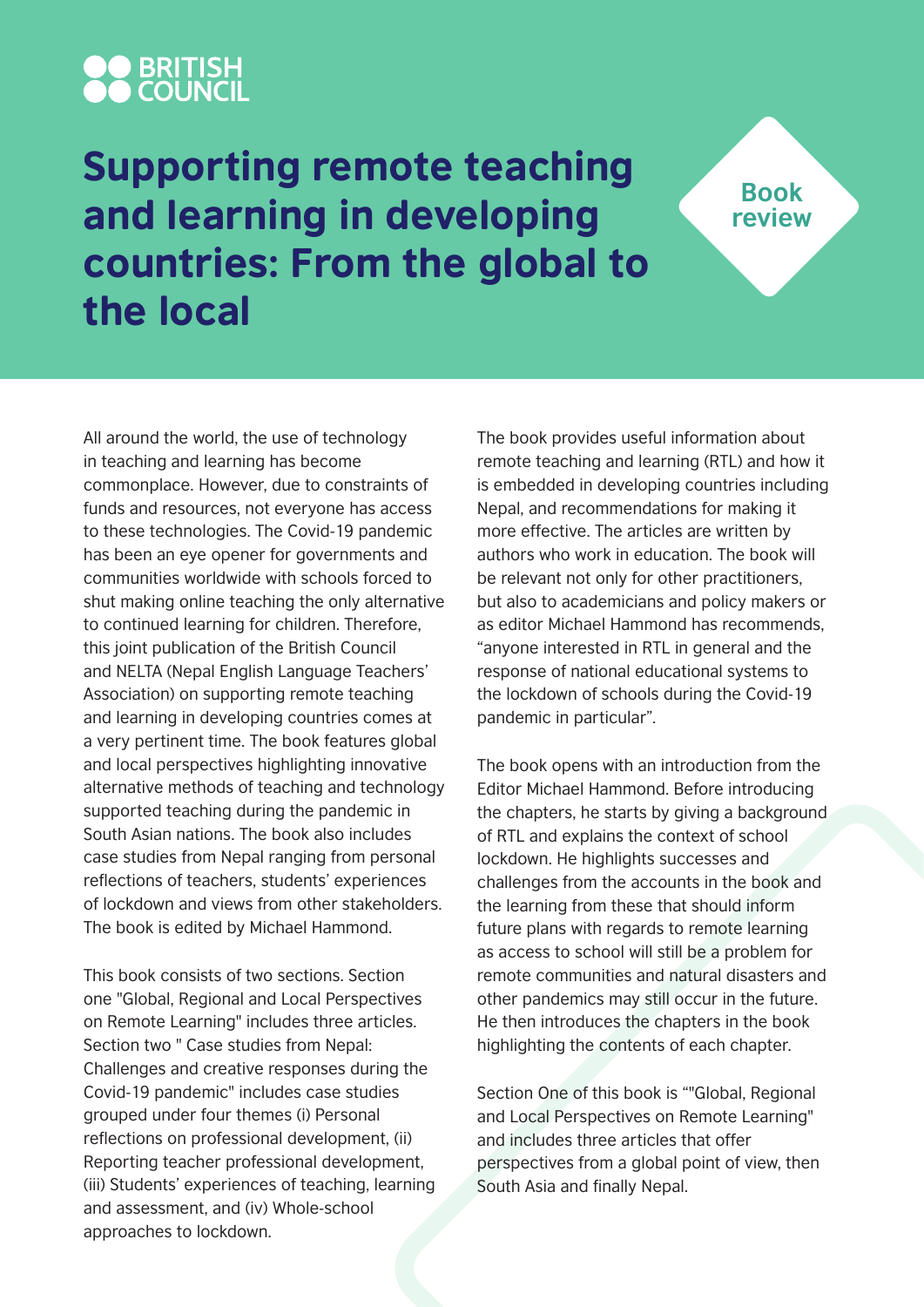## Using technology to support remote teaching and learning in developing countries: An overview

2

#### **Marilyn Leask and Carol Hordatt Gentles**

This chapter provides information on a wide range of models of remote teaching and learning that doesn't always involve hi-tech devices, electricity and internet. The authors encourage the developers to decide on the best option by assessing their own context and adopting the most viable option. The chapter is co-written by Marilyn Leask and Carol Hordatt Gentles.

The authors point out that remote teaching and learning is not a new concept and give the example of correspondence courses which have been around for over a hundred years. They then go on to give examples of open universities for higher studies which are now common place in many countries. Then there are other mediums like radio and television being used to connect with learners remotely. Leask and Hordatt Gentles then write about some very innovative models for remote teaching and learning that have been in use around the world. These range from low-technology solutions like the community blackboard pioneered by a teacher in Jamaica the success of which eventually led to the whole community involvement in her project, to the digital tools supported by internet access. Other models in the chapter mentioned are the use of telephone, conference calling and print materials, radio and television broadcasting, "packages of digital tools" to extend learning made available to learners and teachers in places without electricity and internet, blended

remote learning and online platforms and offline apps.

The challenges in developing RTL are mostly also relevant to Nepal. The authors write about deciding on the appropriate technologies to use that suit the local context, generating electricity through solar batteries and addressing shortages of devices giving examples of technology buses or 'school in a bag kits, and making online resources available offline, involving all stakeholders and maintaining infrastructure, ensuring that learners are still supported while learning remotely, keeping a focus on RTL pedagogy, using teacher leaders as change agents, understanding how change happens, finding adequate funding, and prioritising innovations.

The authors end the chapter with some questions that developers are recommended to consider when implementing RTL in their own context.

In writing this chapter, the authors have referenced or consulted about 55 academic pieces (articles, journal papers, government documents).Therefore the chapter is rich in information ans is highly relevant for developing countries.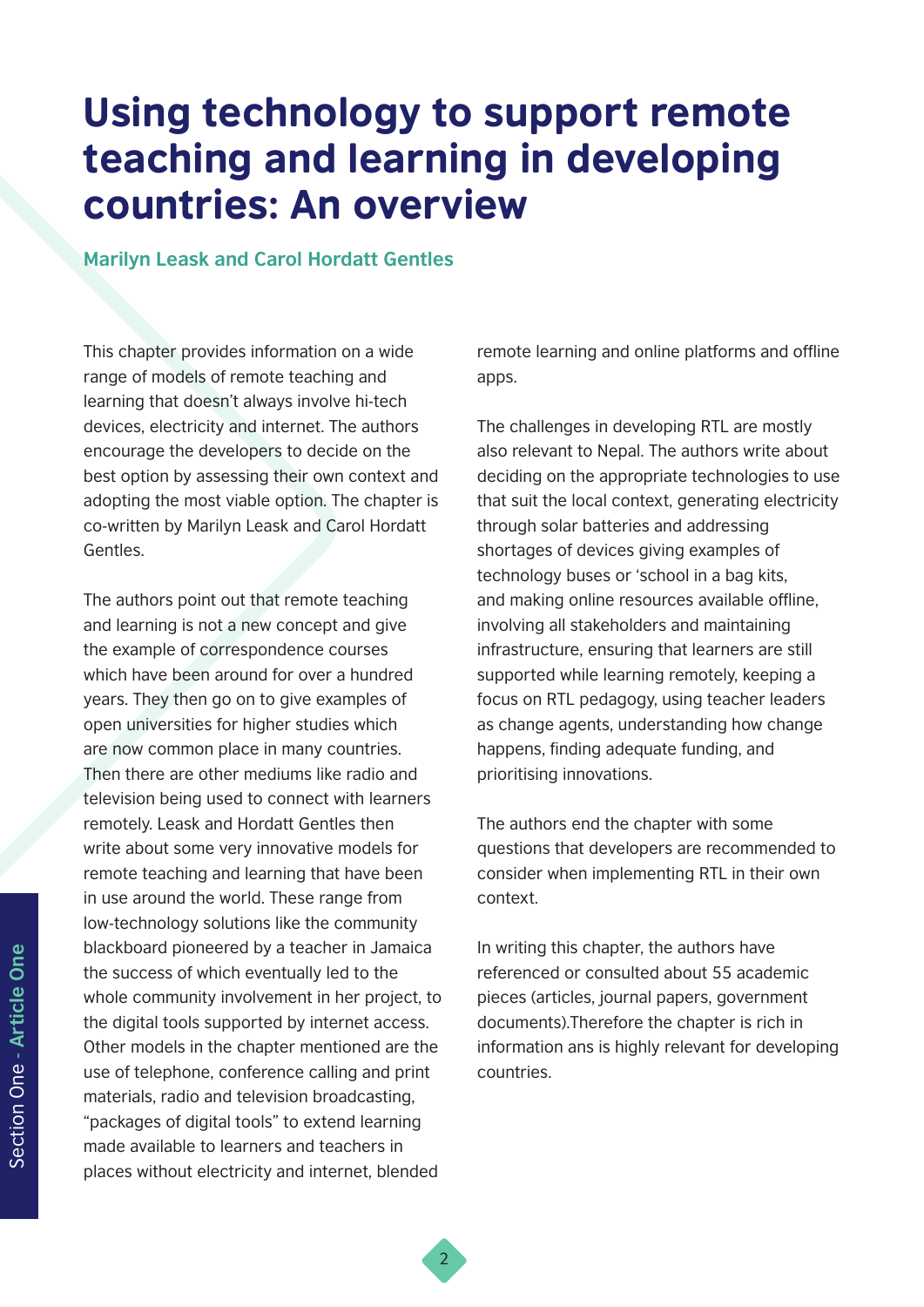## The use of technology to support remote teaching and learning during the COVID-19 pandemic: Responses in South Asia

#### **Vaishali Pradhan and Liana Hyde**

Since the outbreak of COVID-19, governments around the world have imposed lockdowns, closed schools, and enforced travel restrictions. Although this pandemic has affected people around the world, the marginalized sections of societies have been affected more. Education has been largely impacted and many students were not able to access learning.

This chapter covers RTL practices introduced as a response to the COVID-19 lockdowns in the South Asian countries of Afghanistan, Bangladesh, Bhutan, India, Maldives, Nepal, Pakistan and Sri Lanka and examines what was done to support continued learning for all students. This is followed by a section focussing on lessons learned from these interventions.

In Afghanistan, a number of models were used: self-learning with support provided by radio, distance learning with delivery broadcast through television and in remote areas teachers teaching small groups of students in open air.

Bangladesh, under their digitisation strategy of "digital Bangladesh" had some ready innovative solutions, such as Konnect an online platform that reaches nearly 300,000 teenagers and adolescents), a Teachers' portal that provide teacher development opportunities with nearly 1.5 million members, talking books for visually impaired students, and a virtual class platform offering live online classes for tertiary level students. Apart from these, the Ministry

of Education also used radio, television, and mobile phones to reach those without online access.

Soon after lockdown, Bhutan, developed their "Education in Emergency Plan" which mapped a two phased approach focussing first on awareness, advocacy, psychosocial support and development of an adapted curriculum, followed by different school reopening scenarios. Soon after an adapted curriculum was developed and put in use. Various online platforms like WhatsApp, Google Classrooms and Zoom were used to deliver lessons. Radio was used to broadcast lessons and also television. Over 100000 students engaged through social media platforms while just over 3000 were engaged through radio.

In India, 285 million students were affected by the lockdown. Several remote learning initiatives were launched using radio, television, online and print resources. Online content was distributed over WhatsApp, along with village panchayat and livelihood groups distributing textbooks and initiating home-based learning activities like the Padai Tuhar Para and Bultu Ke Bol in Chhattisgarh and the Vidyagama scheme in Karnataka. The central government issued some guidelines as a response to the crisis, such as 'Pragyata guidance on digital learning', 'Learning enhancement guidelines for continuous learning' and 'Guidelines for out of school children'. State and private sectors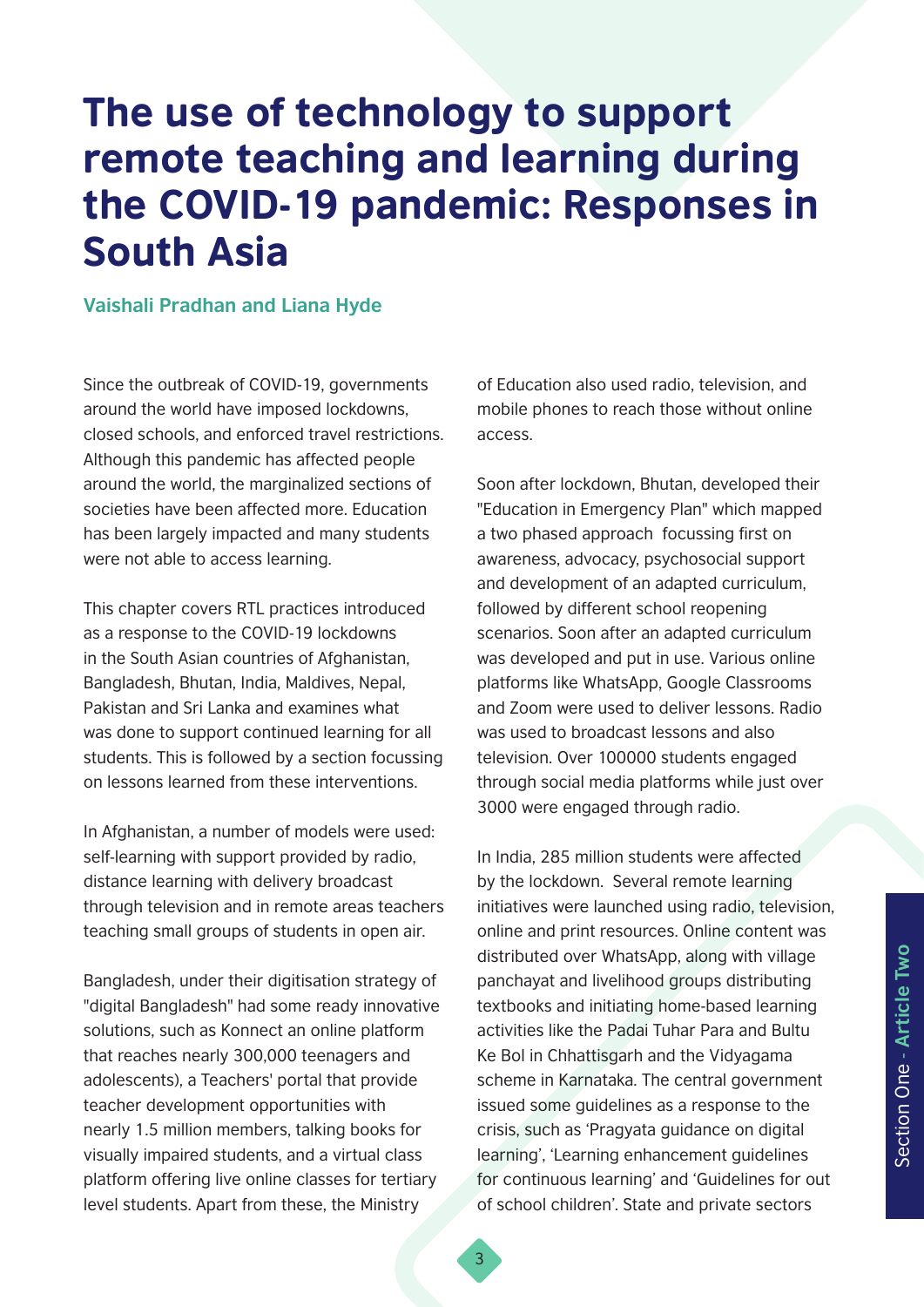developed online self-access content that was released through various digital platforms. The Pradhan Mantri e-Vidya Initiative for Digital Education was announced in May 2021 to unify all efforts related to online education and enable multimode access to education. Other means used were online classes (17% of total households have access to connectivity and smart phone), television (about two-thirds of all Indian households and about one-third of the poorest households own a television), and radio (All India Radio surveyed to have a massive reach of 92 per cent across the country). WhatsApp and interactive voice response systems were also used with nearly 90 per cent of teachers that were surveyed said they used the platform to interact with their students by sending recorded classes, worksheets and reference links.

In Maldives, a country of over 1,000 islands and relatively connected, most learning initiatives focused on online learning and television. The lessons broadcast on TV were also available on the online Filaa portal so that students with internet connection could watch at a suitable time or re-watch the lessons. About 31 per cent of the potential audience for the school education distance-learning programmes did not have internet or Wi-Fi access at home. To address these issue the government offered 5GB of free data for each student.

In Nepal, the federal government came up with the following guidelines and protocols to respond to the COVID-19 crisis: COVID-19 Education Cluster Contingency Action Plan, Alternative Learning Facilitation Guidelines, Emergency Action Plan for School Education, and the more recent School Reopening Framework, which was released in November 2020. Local governments had the responsibility for planning and implementation. RTL activities implemented during the repeated lockdowns include an online platform with virtual lessons and guidance for the primary and secondary

level, a digital library E-pustakalaya, Sikai Chautari – a government-supported platform with educational materials for Grades 1–10. Teachers, especially from private schools, started online classes through Zoom, Google Meet and Teams. Other initiatives included lessons on radio and television and the distribution of print resources. Initiatives involving radio included programmes like *Sikdai Sikaudai,* Radio Schools, *Ma Sikdaichu, Udaan and* Low-Tech Intervention for Foundational Education (LIFE).

Self-study using textbooks was the most dominant remote learning option for children The access to online classes was significantly higher for children from private schools compared to children going to community schools. Self-learning packs were also distributed to children with no access to any other type of alternative education along with few in-person modalities such as mobile teachers and Tole Shiksha, in which teachers supported groups of children within their communities.

In Pakistan, school closures impacted an estimated 50 million learners from preprimary up to university level. In response, the government developed a national education and resilience plan. The most successful part of this plan was the Tele School where lessons were broadcast on television. State led television programmes were also initiated like the Taleem Ghar in Punjab and a publicprivate partnership initiative in the Sindh. In addition, YouTube videos and learning platforms, mass communication campaigns on the most popular television shows were also broadcast. An existing programme meant for deaf children was adapted and an organisation called Deaf reach developed a programme that delivered computers with pre- loaded content accompanied by worksheets and other material to their students.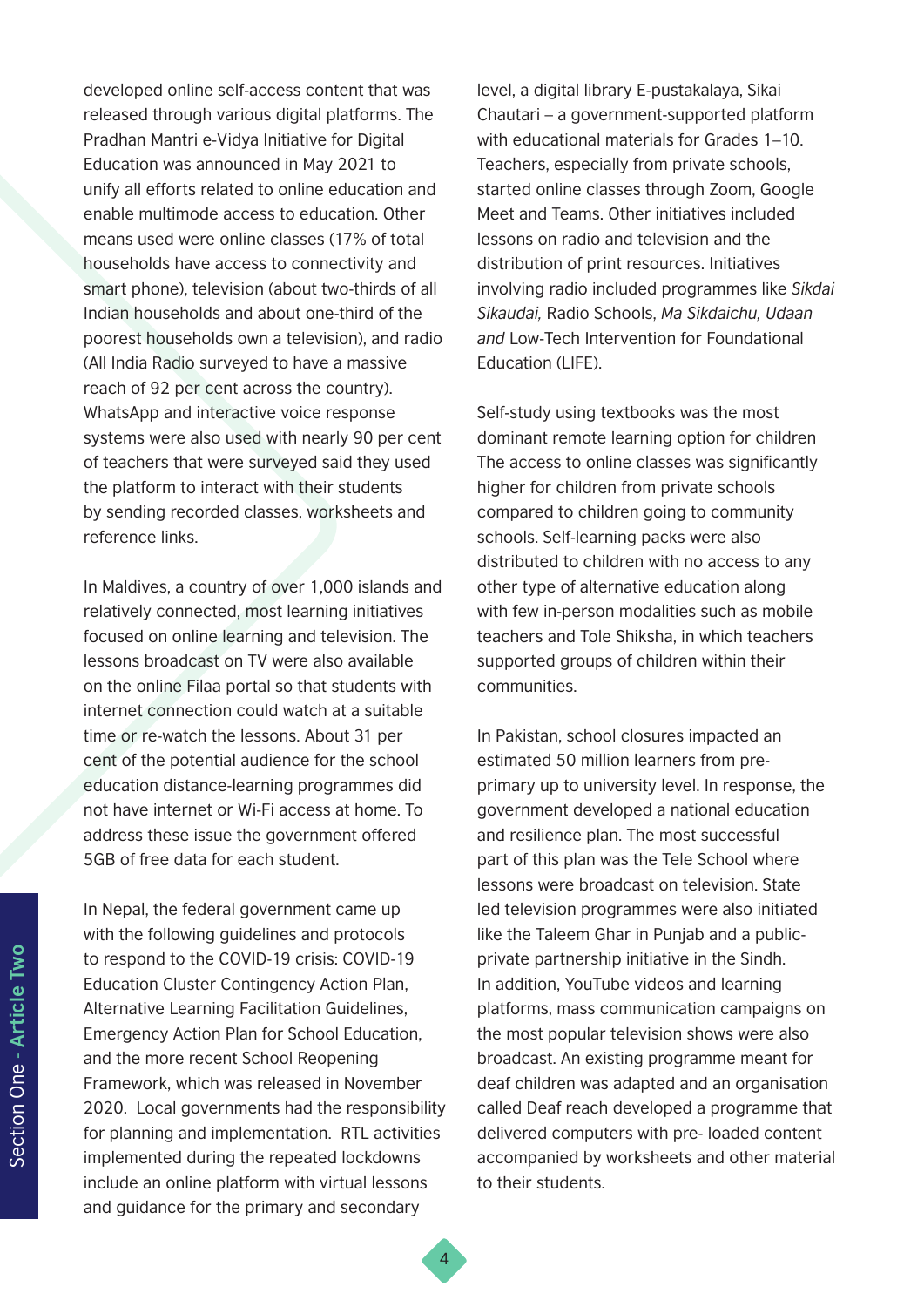Sri Lanka's RTL response included radio programmes, home-based learning packages, and online platforms like E-thaksalawa and eSiphala. Like other countries in the region, internet access is restricted and only about 22 per cent of households owned a computer, with access to television being the highest. The government allocated funds to produce television programmes and to distribute televisions to schools. A television channel launched by the Ministry of Education offered lessons to GCE A and O-level students. Teachers also used WhatsApp and Viber to remain in touch with their students. The government now is using diagnostic tests to assess the loss of learning and this is being used as a national strategy for learning recovery.

Governments in South Asian countries implemented several interventions to respond to the learning crisis during the pandemic. Although considered successful to some extent, some learners were still unable to access online material, and many were unable to take part in online classes, these interventions were not able to close the digital divide completely.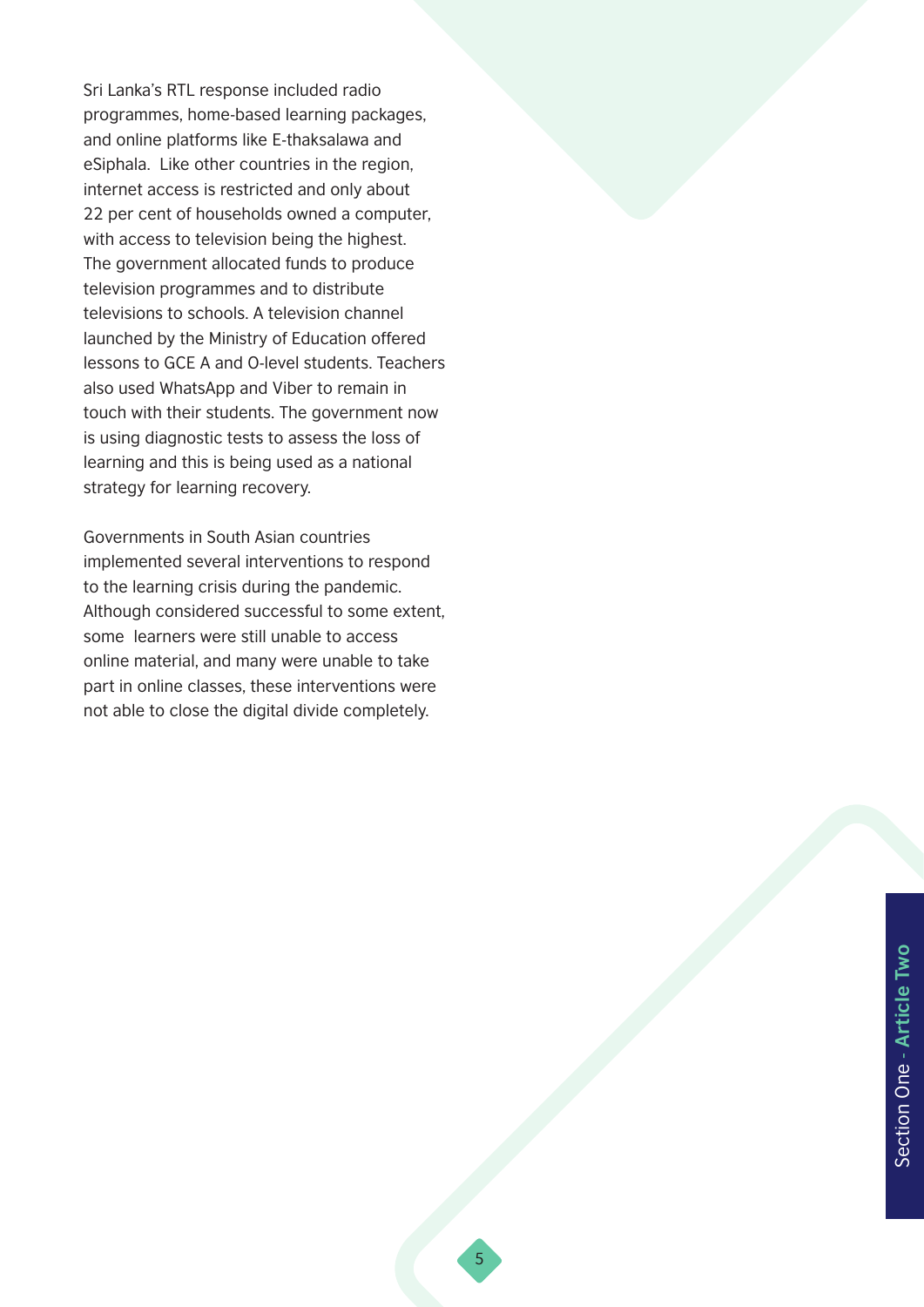## How teachers developed remote learning during the Covid-19 crisis: What can we learn from rural teachers in Nepal?

#### **Karna Rana**

The third chapter of the first section of the book explores the experiences of teachers in rural Nepal in using different technologies during the lockdown periods. The chapter identifies challenges faced and how some teachers were able to develop confidence and competence in the use of technology.

Karna Rana, the author, writes that the study employed qualitative design with semistructured interviews with twenty teachers from government schools of rural settings. Rana begins by writing about different literature on remote learning. He has mostly reviewed literature on the use of digital technologies both in general and in the context of Nepal.

Before teaching remotely, most of the teachers in Nepal were not trained in the use of digital technologies during their pre-service and in-service teacher training programmes. Therefore, they had to rely on the limited technological knowledge they had. The findings of the study are grouped under teachers' experience on opportunities for online learning, steps taken to compensate the difficulties of access to online teaching and support and leadership they received during the time period. Rana reports that many students and teachers in remote areas did not have access to online learning, and teachers had to find alternative ways of supporting students' learning, including setting up mobile team teaching and promoting the use of television and radio.

The key conclusion from this chapter is that providing and maintaining teaching and learning during lockdown requires an integrated response from teachers, school leaders, communities and government if it is to succeed. Maintaining teaching and learning during lockdown requires a joined-up response from teachers, school leaders, communities and government.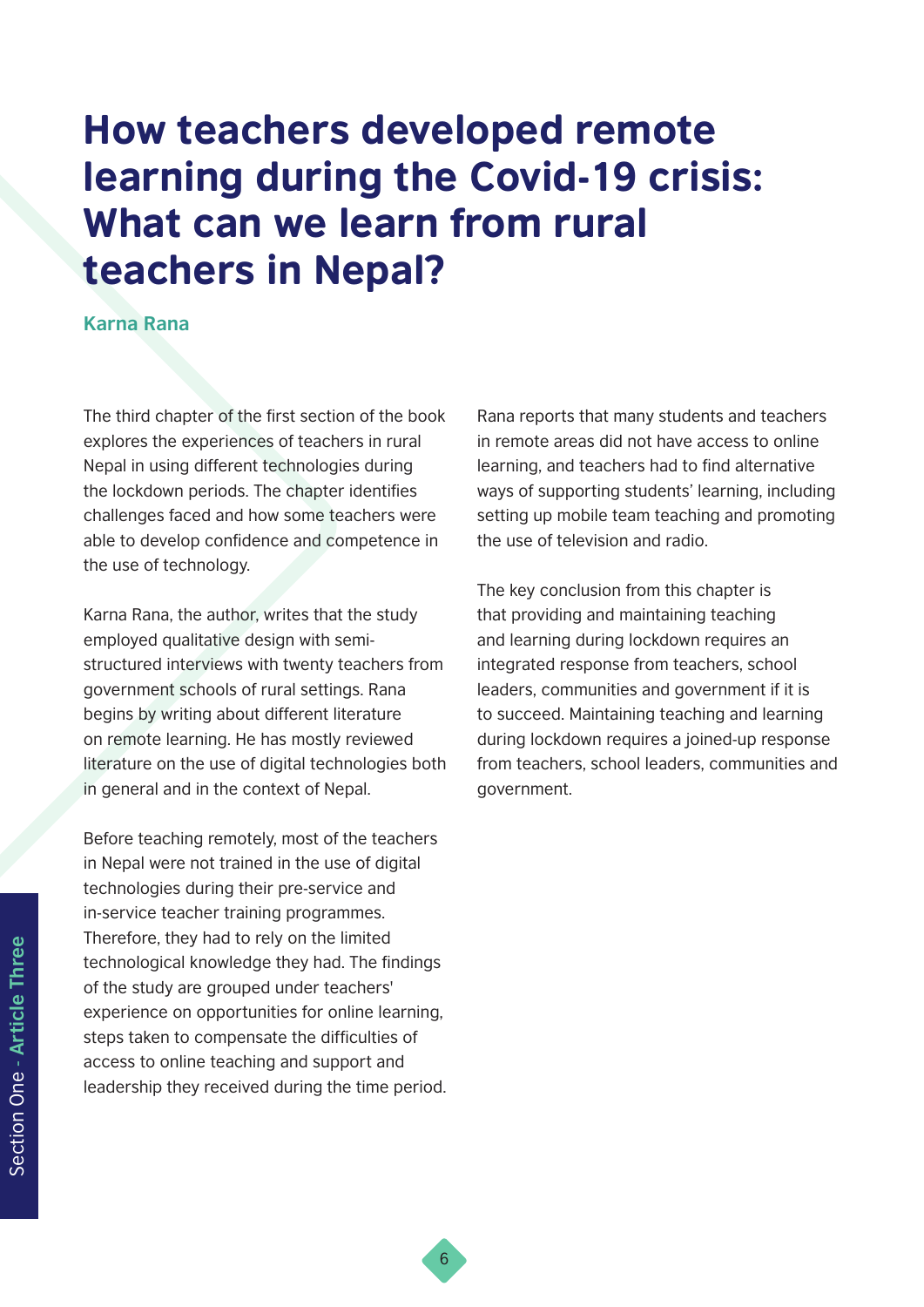### Section Two **Case Studies**

Section Two of the book contains case studies from Nepal and is titled "Case studies from Nepal: Challenges and creative responses during the Covid-19 pandemic". These studies are presented under four different categories - *Personal reflections on professional development, Reporting teacher professional development, Students' experiences of teaching, learning and assessment, and Whole-school approaches to lockdown.* 

### **Personal reflections on professional development**

This section includes three personal reflections on professional development during the lockdown

### **Developing EFL audiovideo materials as/ for continuing selfprofessional development**

#### **Parbati Dhungana**

Parbati Dhungana shares her personal reflection on her changing relationship with technology by self reflecting on her previous work during lockdown. Although suffering the consequences of the pandemic, Dhungana took the opportunity to reflect on the EFL audio-video material that she had produced for the government in 2016 and comes to key realisations on how she could improve future work. One of them being that continuing professional development, a constant reflection on professional

practices, help to improve the relationship between students, teachers and beyond.

Dhungana's story is that of a teacher who chose not to use technology when teaching, to someone transforming into a technology friendly teacher. Dhungana recounts on how she moved from 'professional crisis' to 'professionally sound' teacher through constantly trying to improve.

As part of her reflections, she shares that she felt a sense of agency while designing the learning materials. She also felt discomfort when going public with her learning resources. She makes a point of there being a real need for accessible online materials, that technology has to be used with a more participatory pedagogy, and producing public materials may be challenging and sometimes uncomfortable.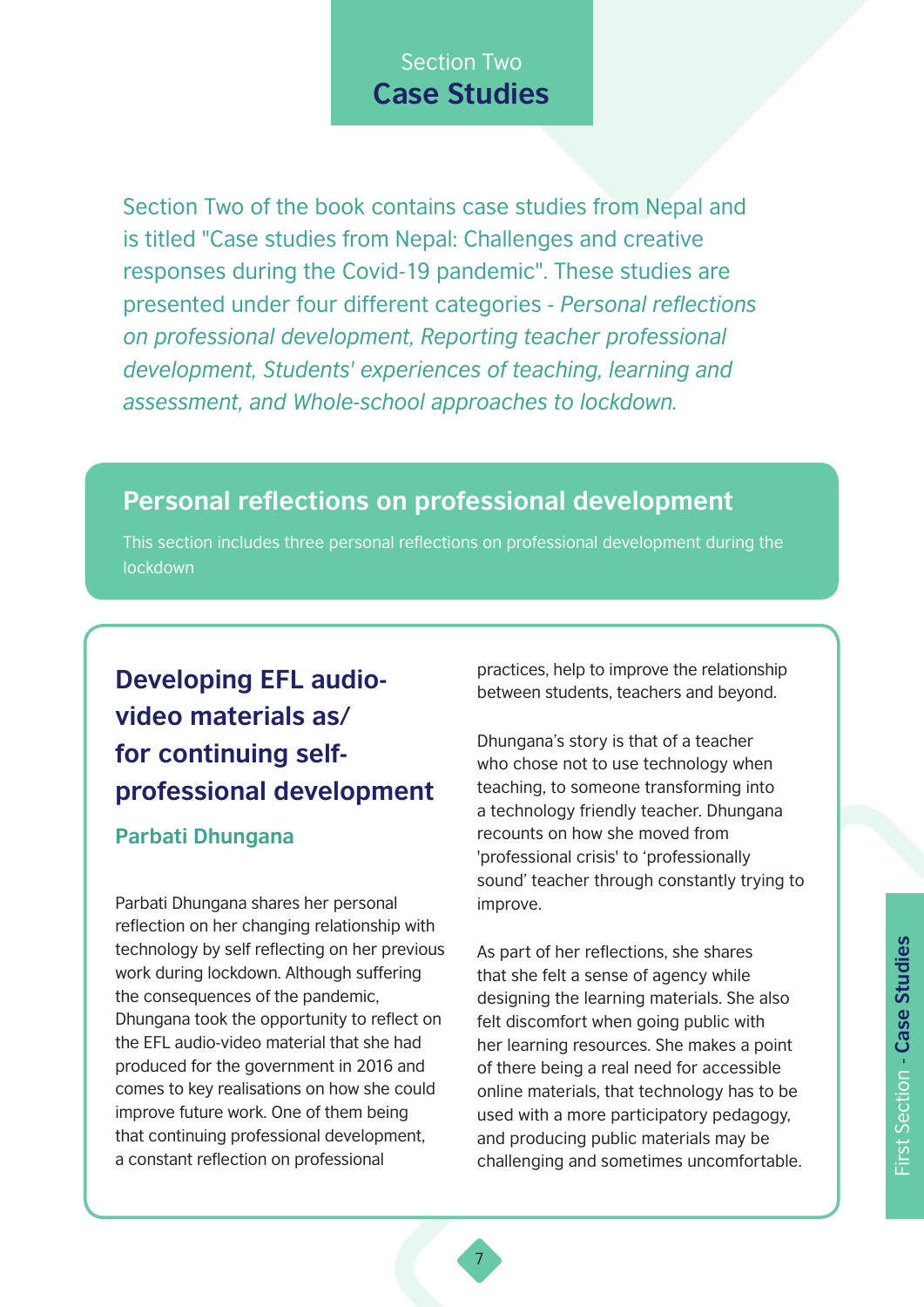### **Supporting teacher development in Nepal during the Covid-19 pandemic: Lessons learned Ashok Sapkota**

Most of the teachers in Nepal attempted to use remote technology during the lockdown period without first receiving training. This chapter is Ashok Sapkota's journey of presenting professional development sessions online for teachers which also helped him develop his own digital skills. Sapkota started with a webinar organised by NELTA on how to make effective PowerPoint presentations. He then went on to present many other webinars during the lockdown, improving and learning to address expectations of his participants along the way.

Sapkota highlights a number of areas in his story: that getting feedback and reflecting are important in order to improve, that planning is important but at some point you just have to dive right in and the right networking opportunities are important (British Council, NELTA).

Sapkota's chapter provides useful information for other teachers. His narration on 'the more we practise, the more we get used to it' is useful advice for teachers wanting to improve their ICT skills. He also shares that mistakes were also helpful to improve his performance but there must be eagerness to learn from mistakes and careful planning to not repeat the mistakes in future.

The learning from Sapkota's story is that one should realize that it may be difficult to meet the participants' needs and interests, but the presenter should be confident about their presentation. It depends on one's preparation and capacity to use the tools rather than the number of tools available and we all should learn that it takes time to build up an understanding of all that the technology can do.

### **My teaching transition from reluctance to competence to creativity with technology**

#### **Raju Shrestha**

This chapter is about author Raju Shrestha's transition from reluctance to competence to creativity with using technology. The author carried out auto-ethnography research to critically-reflect on his own ELT practices.

Shrestha writes that in his early years of his teaching career he hadn't seen the need or value of technology in teaching but this changed during the pandemic. When compelled to take his teaching online, Shrestha faced several challenges like classroom management, internet connectivity and his own lack of skills in using the online

platforms. Shrestha writes about how he overcame these challenges with the help of different strategies. He attended several training events, read materials that helped him to run online classes and implemented the learning in his teaching. He also tried out new ways to aid his online teaching, by providing learning material online that students could go through on their own time, included recordings of live classes and the use of small breakout groups within Zoom. He admits that the journey wasn't easy.

He writes that some of the material that he created for online teaching could be useful once students get back to the physical classroom. His story will be useful for other teachers, teacher educators and stakeholders while envisioning a technology-rich pedagogy. But self-initiation and receiving feedback from others are necessary for change to happen.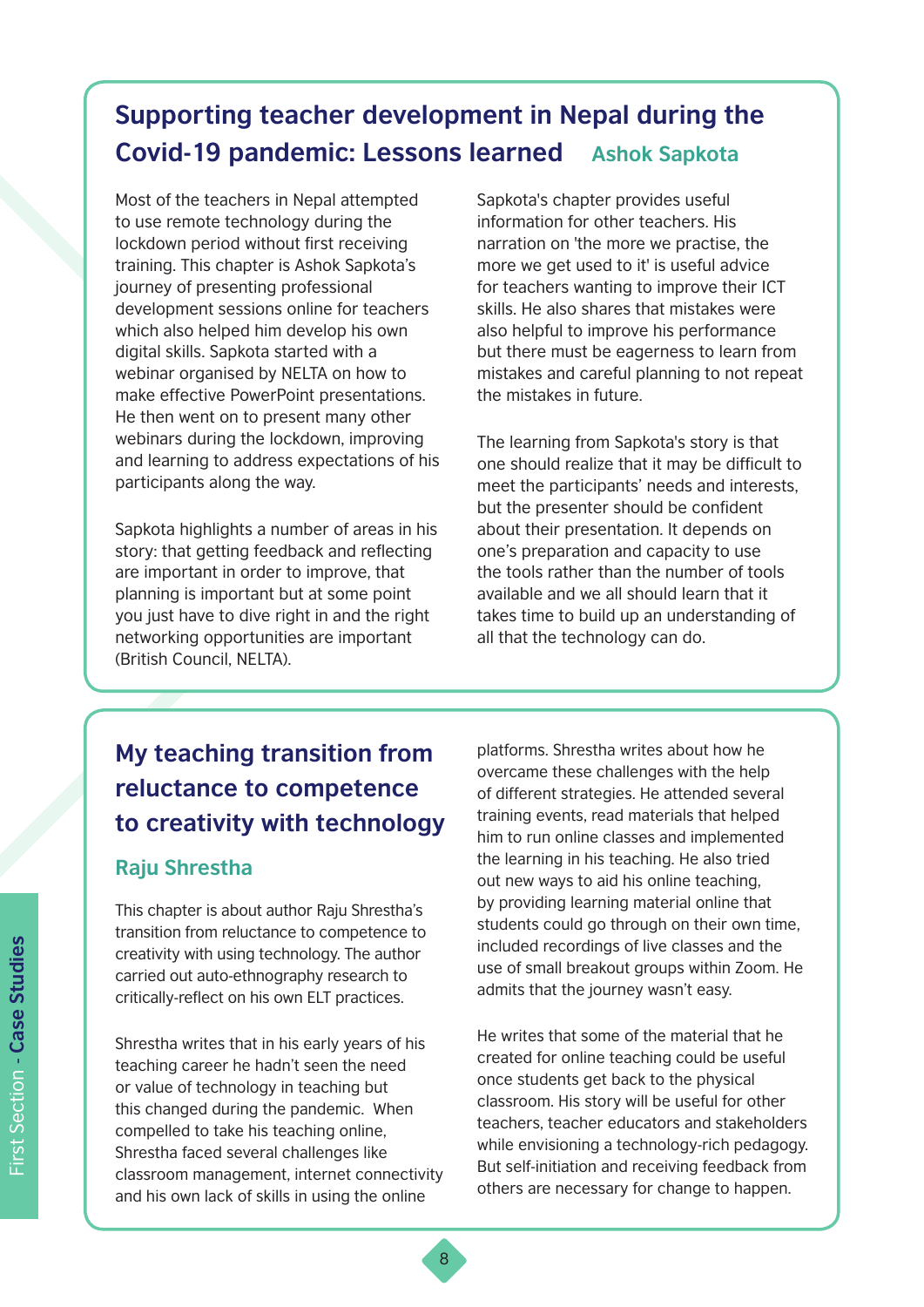### **Reporting teacher professional development**

Under the Reporting teacher professional development section, three case studies are included. These are studies done by the authors focusing on the professional development in teachers during the lockdown.

### **Caterpillars break their cocoons: Teachers' journeys of transformation in Nepal**

#### **Sikha Gurung and Manuka Adhikari**

In this chapter authors Sikha Gurung and Manuka Adhikari describe the transformation of three teachers when they started teaching online during the lockdown. The authors talked to these teachers through unstructured interviews. The authors touch on the perception of teachers with work and the use of technology, their experience of teaching online and use of different strategies and tools in their teaching. The teachers studied in this chapter reported different challenges they faced but all felt that they learned by working together and sharing ideas with colleagues. The teachers are likened to caterpillars transforming into butterflies and transformation doesn't happen easily. The authors point out that willingness to explore, collaborate, learn, share and grow are required for this process.

### **Teachers' resilience and their professional development during the COVID-19 pandemic: A case study**

#### **Dinesh Kumar Yadav ('Aastic')**

Dinesh Kumar Yadav's case study contains accounts of teachers' resilience and professional development during the COVID-19 pandemic touching on enhancement of the teachers' professionalism and their efforts at mitigating the loss of students' learning in the lockdown. The study was carried out with five teachers from different schools and a university.

Yadav begins by describing the mental stress that he himself underwent during the lockdown before finally deciding that he would take the situation as an opportunity to do something both personally and professionally meaningful.

During the interview, teachers were asked about the challenges they faced while teaching online and how they remained resilient through these challenges. The different types of professional development activities the teachers undertook during this time are presented in a comparative chart. Yadav, in this analysis, concludes that the COVID-19 pandemic tested the resilience of teachers – who experienced a sense of loss and disruption but also provided an opportunity for developing their professional capacity. The study also highlights examples of resilience that saw these teachers through, in particular in learning about and using online tools. The

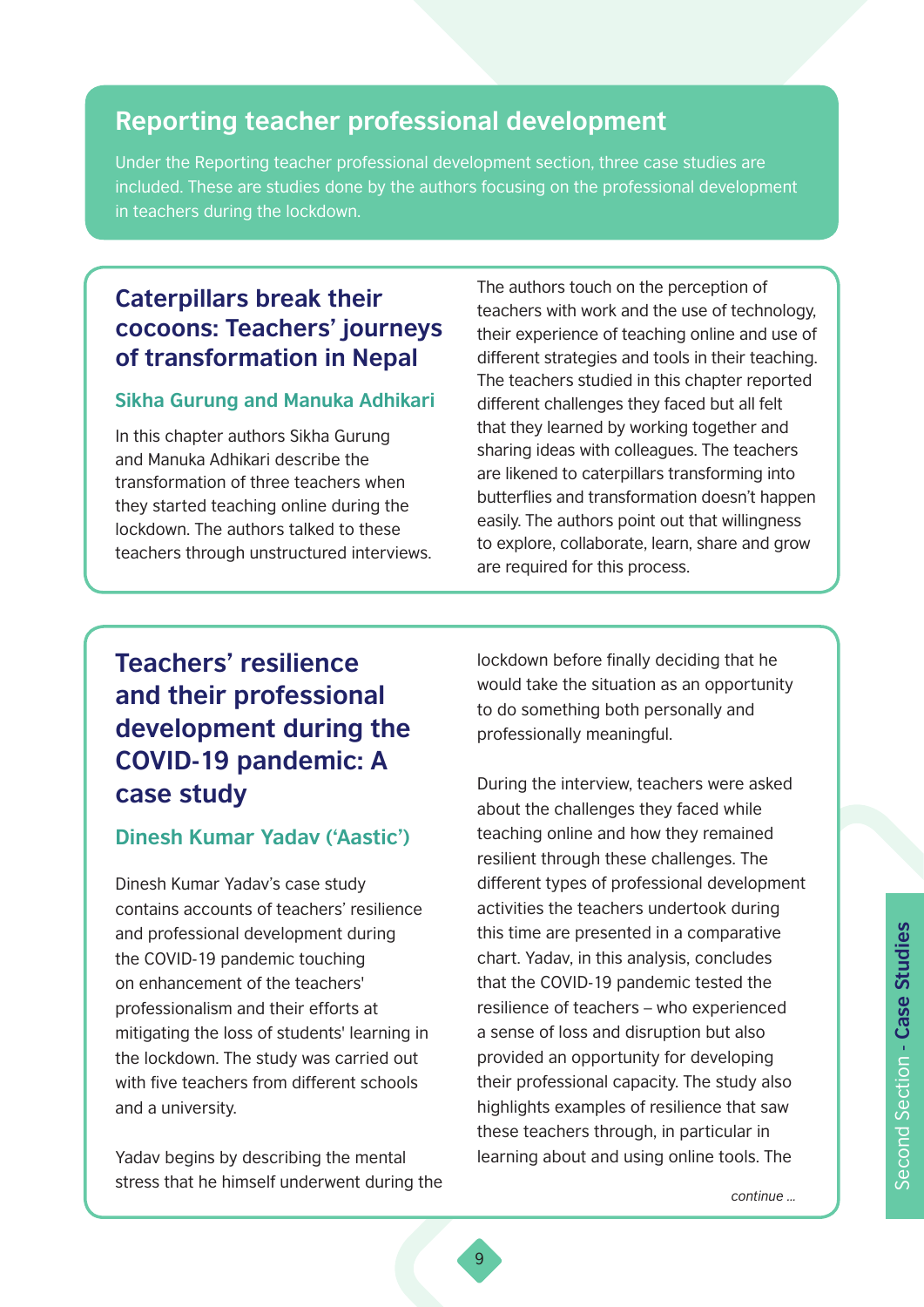#### *continue ...*

constraints reported, include lack of leadership and access to technology. In order to move ahead, there is a need of communication between teachers and other stakeholders which may help to create a joined-up approach in children's learning.

### **Juggling the triple work burden: Experiences of remote teaching among female teachers at a private school in rural Nepal**

10

#### **Monika Niroula**

During the lockdown period, besides technological challenges, most of the teachers faced economic and pedagogical challenges. Monika Niroula, writes a case study of the experiences of online teaching of four female teachers working in a private school. Niroula makes a point about how female teachers are disadvantaged by time pressure due to their triple work burdens, such as household chores, contributing to farm work and teaching, in addition to family and other social obligations making it challenging for them to dedicate the time needed to use the new technology. Differences in challenges were observed among these teachers based on marital status, size of household and age of children.

The many challenges faced by these female teachers include collaboration with parents of their students, economic constraints, and pedagogical challenges. The study also also highlights how gender affects teachers' experiences relating to learning about online pedagogical skills, managing time and general wellbeing.

The teachers used different online platforms like Zoom, Google Classroom etc. for teaching. It is interesting to note that children of this private school did not use television and radio. This could be because of the availability of other tools and devices.

The female teachers studied were able to run online classes with joy and a sense of achievement despite the challenges in a context where many schools were not operating at all. This was made possible as a result of the self-confidence and their eagerness to do something new. They lament however, that private schools did not receive support from the government and Niroula recommends that the government and development partners should include private schools and private school teachers in their interventions on remote teaching programme design and implementation.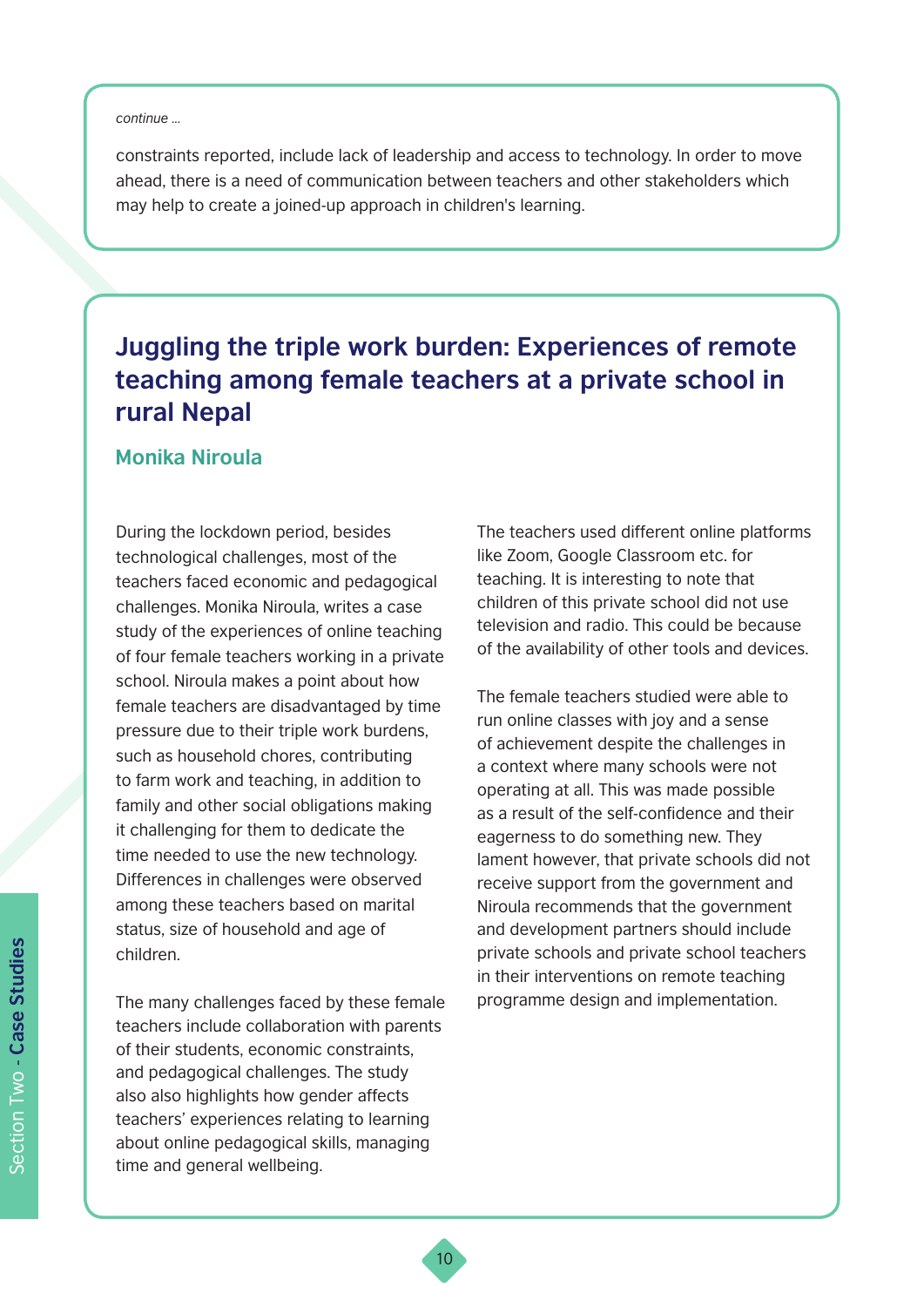### **Students' experiences of teaching, learning and assessment**

The third section of Case Studies present students' experiences of teaching, learning and assessment and include three studies. Thus, this section brings a wider perspective to the book by also exploring students' experiences during the lockdown.

### **Digital literacies and digital skills: A view from secondary school students**

#### **Puskar Chaudhary**

Puskar Chaudhary, in this study, explores secondary school learners' views on remote learning with digital tools which were essential for schools during lockdown. The role of digital tools and technologies and their influence in the education system is described in this study.

Chaudhary notes that the term digital literacy is defined as both technology knowhow and the ability to engage in the culture of communicating, dealing and connecting information. Interactive focus group discussions were carried out to collect the data for his study and the data then analysed and interpreted qualitatively under a case-study design approach.

Chaudhary writes, the opportunities provided by technology in learning largely depend upon the skills needed to effectively interpret, manage, share and

create meaning. He writes about his own difficulties with digital tools and how he developed the skills on how to use some of the technological tools that helped him to access, evaluate, communicate and generally use information.

The author presents learners' perceptions of digital literacies, ways of developing learners' digital literacies, and digital literacies and learning remotely. He notes that 'being digitally literate is not just about learning how to operate digital tools and technologies but about exploring ideas and new innovations and being creative, innovative and crucial.'

The students were able to talk about their growing digital skills – skills which can be used across the curriculum. It was also found that digital literacies have helped learners to adjust remote learning and to experience engaging on online learning. However, they also recognised that they could, and did, 'waste a lot of time on the internet'.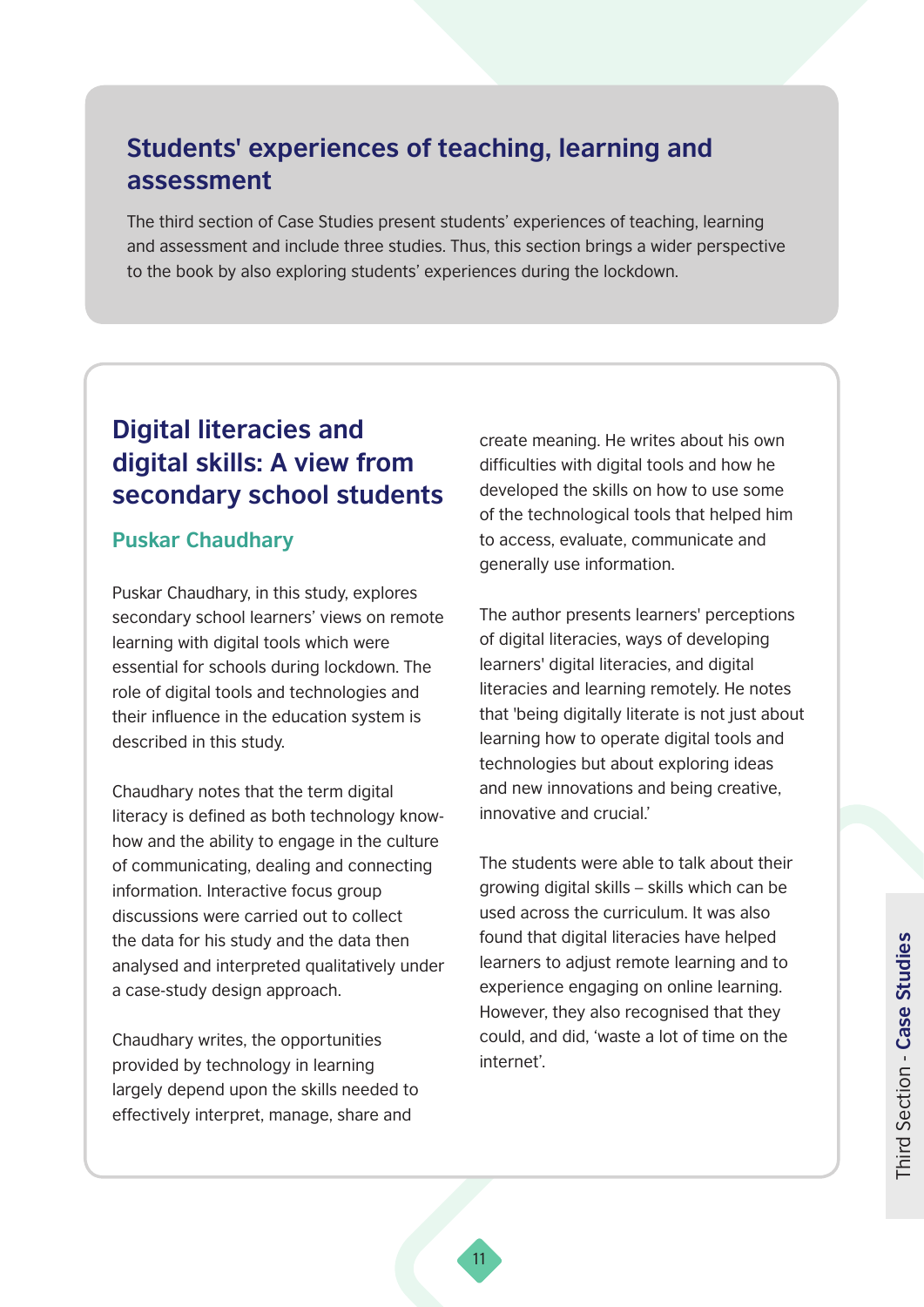### **Explore, engage and empower: My responses to forced transition to digital learning**

#### **Baman Kumar Ghimire**

In this chapter, Baman Kumar Ghimire describes a range of initiatives undertaken to support students' online learning. These initiatives included online classes, interschool and international cooperation, gamification and the use of massive open online courses (MOOCs) and YouTube. Ghimire reports that many students responded positively to the different aspects of online work.

The author talks about his own journey towards online teaching and learning which began with learning to use Zoom. Soon he was not only teaching online but also moving beyond the curriculum and engaging his students in different open online sources of learning and internationally organized events. Ghimire used different technological tools of gamification, such as VoiceThread, Quizizz and Nearpod. In order to explore the impact of using technology in teaching, he interviewed grade 10-12 students.

Students responded positively. A student reported to have transformed from an introvert to an extrovert, while others developed confidence and motivation. Ghimire also writes about the challenges faced. Shortage of time and teaching to a prescriptive curriculum are some of the constraints mentioned. Ghimire notes the opportunity of expanding the reach of teaching and learning, and the links with students in other countries is a noticeable example of this. From his reflections, Ghimire recommends that teachers should extend their professional networks, remember the seven Cs (connect, communicate, collaborate, coordinate, counsel, convince, and celebrate), make learners the mentors, respect students' multiple intelligences and be present for the learners and provide feedback where necessary. The author recommends that it would be useful to incorporate some aspects of online teaching and learning in a blended approach even after lockdown.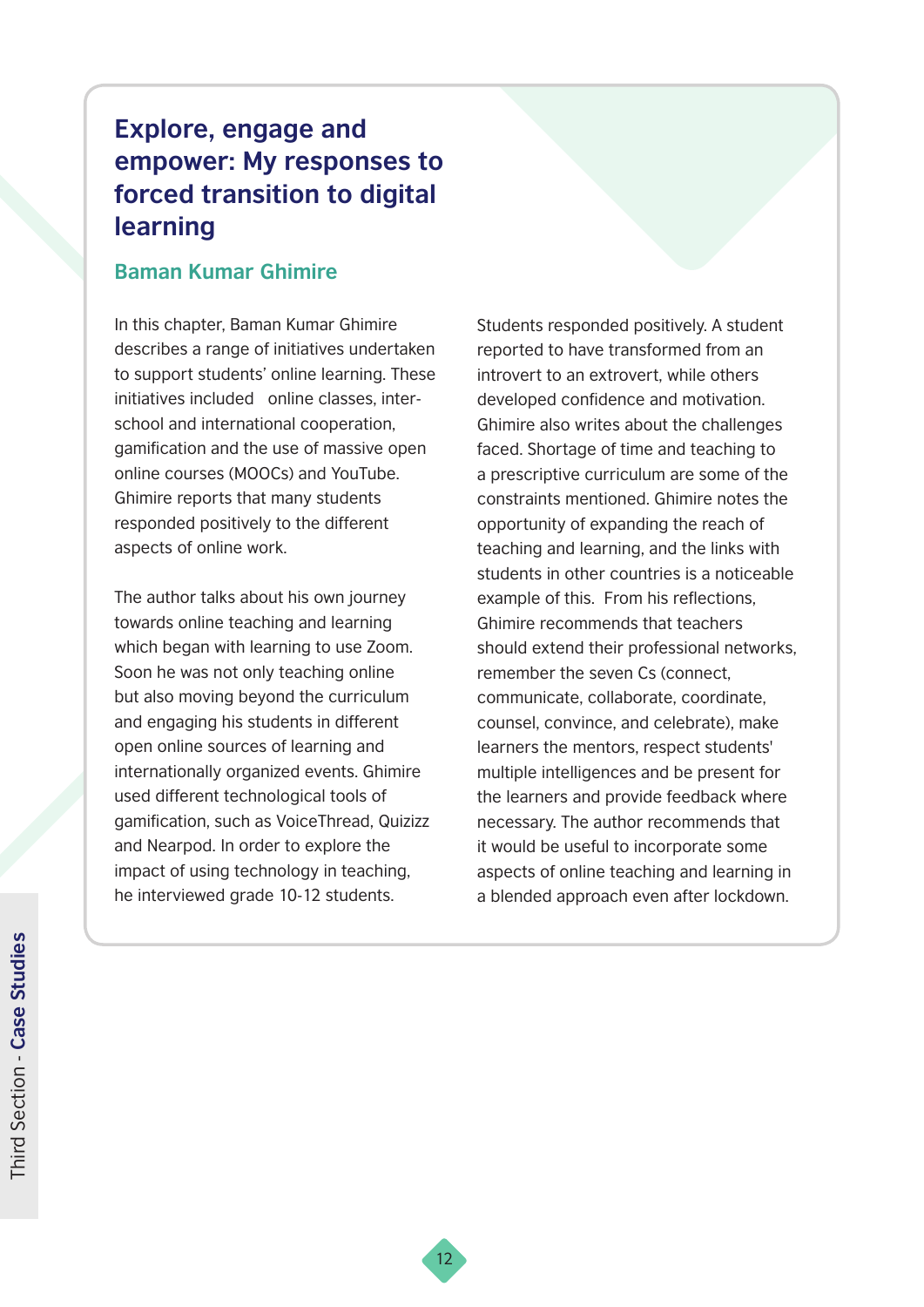### **Maintaining well-being during lockdown: Views of students in one school in the Kathmandu valley**

#### **Geeta Bhattarai**

In this chapter Geeta Bhattarai describes students' experience of the lockdown focussing on their well-being. The author's study group often called the 'Generation Z' or 'digital natives' are characteristically assumed to be tech-savvy, multi-taskers that are socially connected and presumably the age group most likely to adjust to remote online teaching easily. Bhattarai collected her data through focus group discussions. The students belong to a school in Kathmandu valley with ages ranging from 12- 14 years. The author reports on the students' experience of well-being during lockdown,

what they look for in learning spaces and what role was there for self-reflection in learning and reflection on values.

The study found that students' wellbeing was threatened and they reported distress because of various difficulties in accessing classes and unfamiliarity with the process. The students' reported feelings of isolation, sadness and lack of support. In terms of learning spaces, students' valued collaborative learning with peers where they can express their ideas and share values with others and for the teachers to organize and monitor these activities.

Teachers and parents need to understand students' problems and pay attention to their well-being. The author recommends that "schools should not lose focus on wellbeing and teach values of sharing, respect and kindness."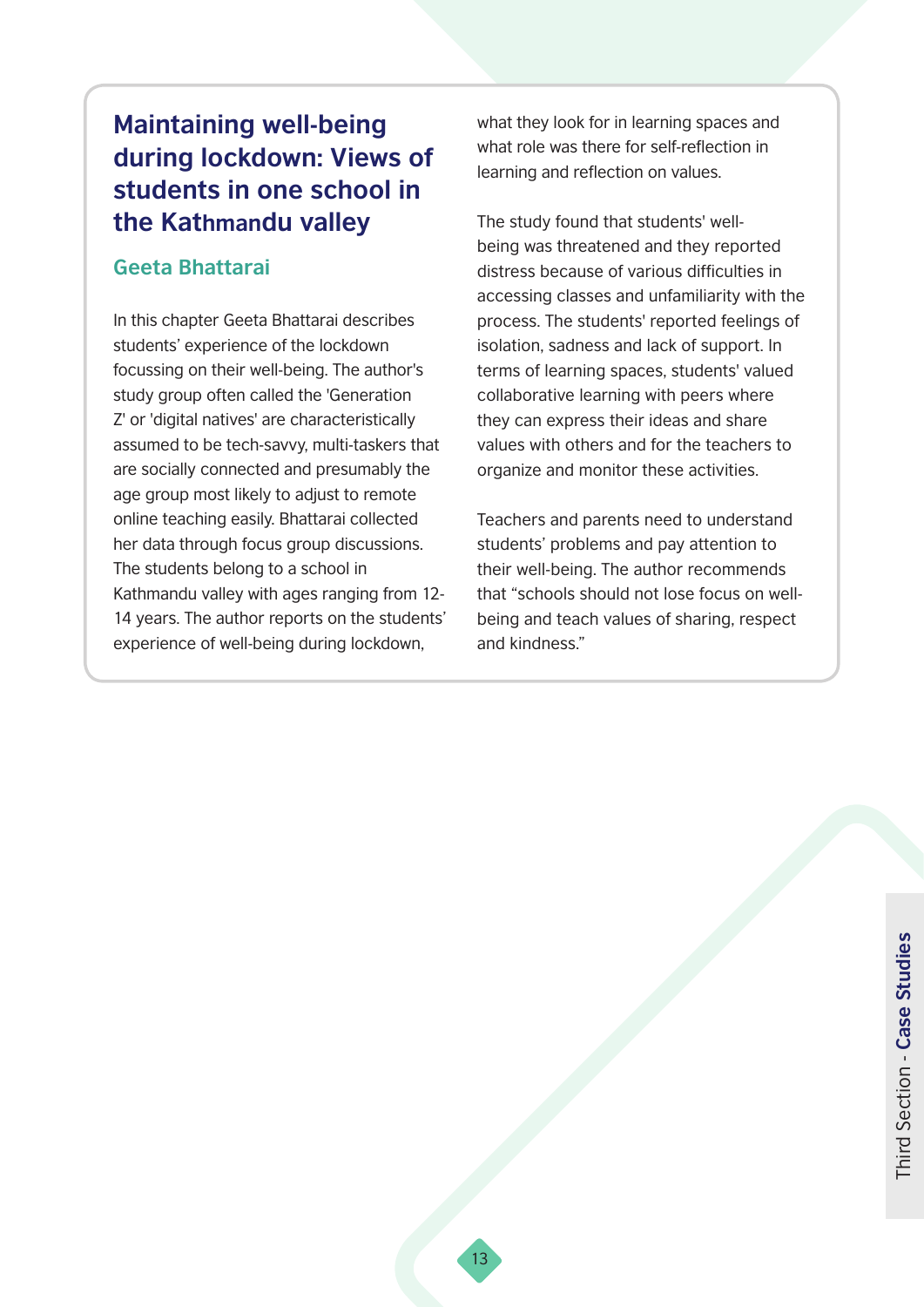### **Whole-school approach to lockdown**

The section on whole-school approaches to lockdown include three case studies. The case studies look at the approaches to meeting the challenge of lockdown. These include the importance of access to libraries, whole-school development, and experiences of leading a school during the lock down period from a school leader. These are personal accounts of the authors.

#### **The importance of access to libraries during lockdown**

#### **Prateet Baskota and Kiran Shrestha**

In this study Bastola and Shrestha talk about the importance of access to libraries under a school library programme at the time of lockdown.The authors note that while achievements have been made in enrolment and literacy, the setting up of a proper school library is often overlooked. They highlight the work done in this area by INGOs.

This study reports of how a School Library Programme provided continued access to library services to children during the

lockdown. These were done via an online portal providing e-books, teachers taking books to students that didn't have access to internet, and controlled access to physical libraries once restrictions eased. These services provided continued access to learning. The authors also highlight the role of trained librarians in managing and sustaining physical libraries as well as facilitating access to digital resources and supporting students' digital literacy skills.

The authors note that it is important to create physical libraries and introduce measures for their sustainability. Considerations should be given while selecting measures of sustainability, selecting e-books and working with teachers, students, parents and other actors.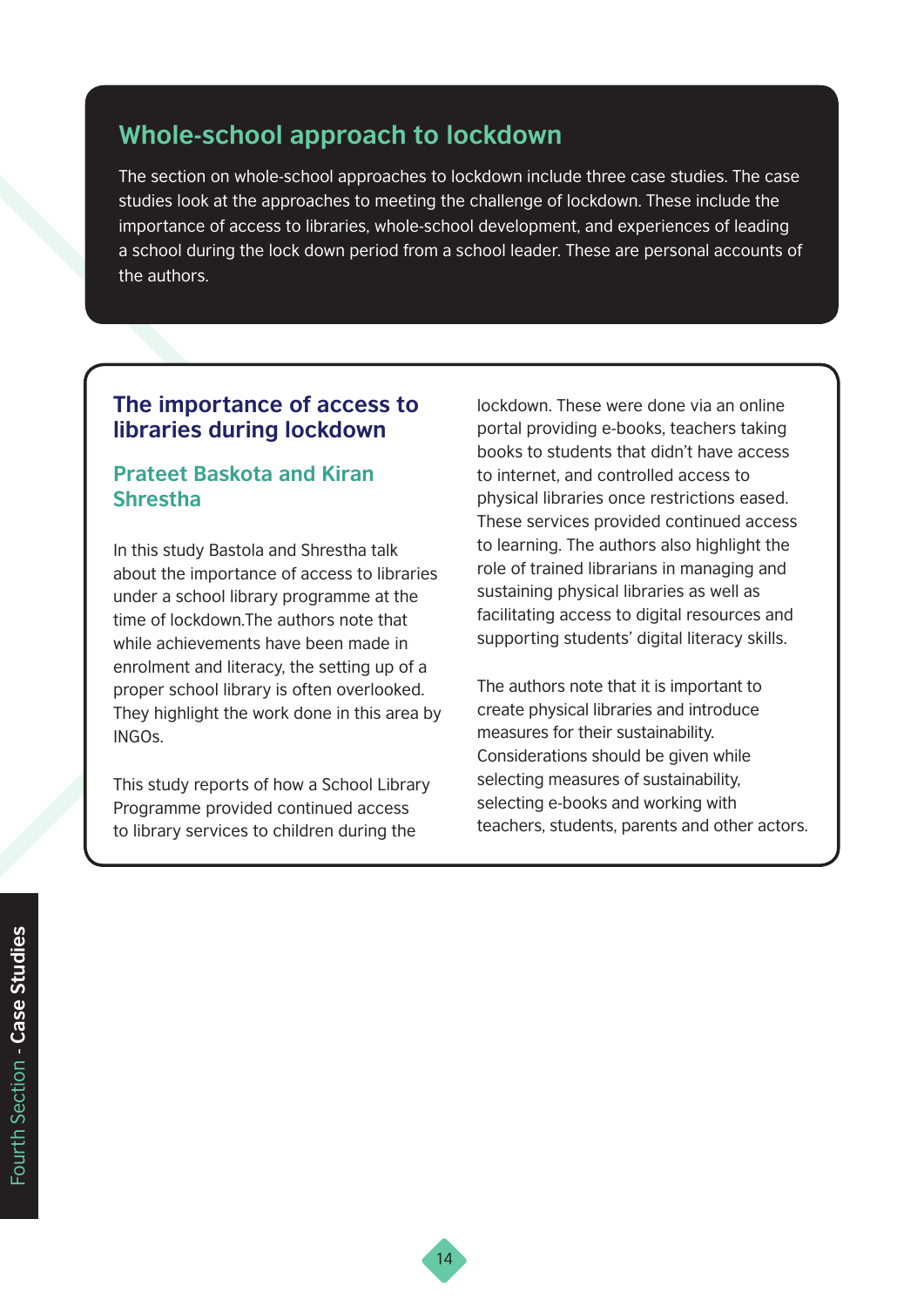### **Whole-school development during a lockdown: The views of stakeholders**

### **Amit Bikram Sijapati and Tirtha Raj Kandel**

A three-year whole-school development project (2020-2023), in collaboration with the British Council, is being implemented in the Kawasoti Municipality by the Kawasoti Municipal Education Committee. This project provides support in enhancing school leadership, continuous professional development for teachers, active student engagement in projects and clubs, and enhancement of assessment and accountability mechanism. Jointly written by Amit Bikram Sijapati and Tirtha Raj Kandel, this case study reports on the experiences of the stakeholders who are directly benefitting from the programme.

The views of different stakeholders about whole-school development during the lockdown period were collected through interviews and focus group discussions. The participants were all from schools that were involved in the British Council's International School Award (ISA) programme. Interviewees included a head teacher, the

ISA co-ordinator and a section officer of the municipality. Teachers and students of grade 7-9 were also interviewed.

The "Findings" section of the study reports the views of the interviewees. All of them described how teaching and learning became possible through different strategies, the challenges they had faced and how these were overcome. One of the highlights is the recurring importance of practical CPD, peer support and distributed leadership. Sijapati and Kandel note that the whole-school project has helped to develop school leadership and supported a more active approach to student learning. CPD, in this case, includes the importance of practical online teacher development activities. The authors also present some lessons learned where they give recommendations on how to enhance online learning, CPD and the sort of courses and support teachers would need, students' experience and the value of collaboration, and challenges to school improvement which mostly revolve around the use of technology.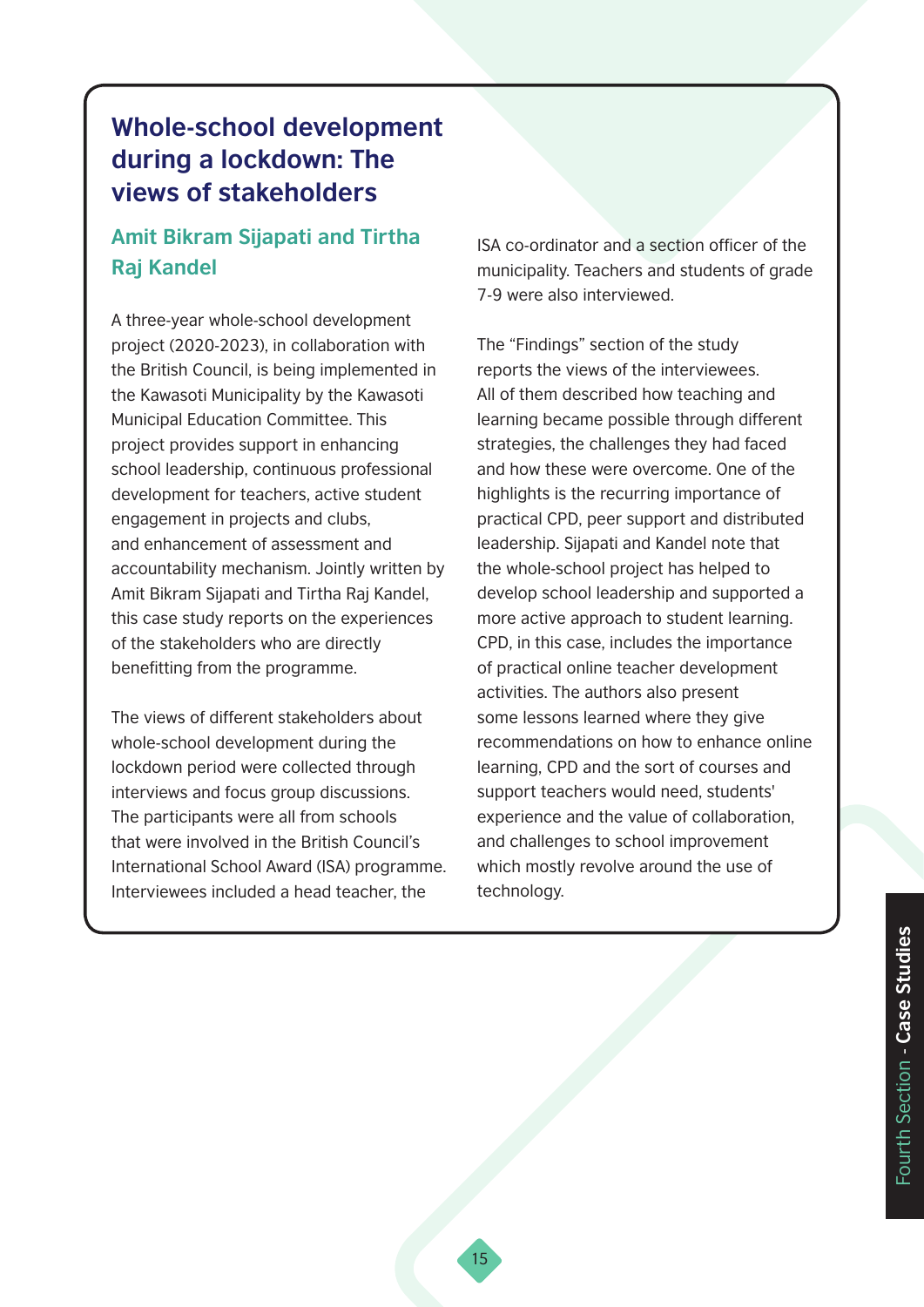### **What I learned about leading my school during lockdown**

#### **Sunita Swar Suri**

The final case study touches on the subject of school leadership, one of the most critical elements in the success and failure of the organization and something that was tested during the pandemic. Written by Sunita Swar Suri, this is an account of her personal experience as the principal of a school in Far Western Nepal. In her journey, she realizes that leadership qualities are not inherent characteristics but such skills can be developed.

Suri has collected the data for the study through focus group discussions and interviews. Her findings include a) *reponse to a crisis should come in stages*, giving the teachers time to prepare for the alternative response and letting them develop their capacity in that area. She also highlights b) *the importance of communication*. She reports her teachers appreciated the constant communication she had with them and the communication that her school had with the parents and students to keep the connection going and to inform decision making. She also notes that c) *care, connection and compassion* are key to keeping the work of the school alive.

Key lessons, from this study, points to school leaders working together with the teachers, parents and students and that realising that though online teaching is an important alternative way to teaching, It's not the only way and that, considerations should be given to children's, parents' and teachers' physical and mental health, and planning for future crises is necessary.

#### **In sum up,**

This book is a cumulative report of different small scale studies that includes several modalities, options and strategies of remote teaching and learning. It is relevant and useful not only for future lockdowns, it is equally relevant for the situation of after lockdown. The experiences shared by teachers of progressing from a novice condition to a technology friendly situation can motivate other teachers as well if they like to start the journey. But the eagerness to do something is extremely necessary.

School teachers in Nepal are not educated or trained for remote teaching learning, especially teaching through virtual mode or distance modes. Both the pre-service and in-service courses are focused on face to face teaching and learning. Still, large numbers of schools and teachers are not connected and lack the required infrastructure and technological devices. Those who are connected they lack the digital curricular materials and support that is required. The pandemic did not only create pain to the education system, it also provided great shock to the schools, teachers and the entire education system. To respond to the crisis created by the lockdown because of the pandemic, some of the teachers, especially head teachers and schools came up with new innovative ideas of using technological tools in teaching and learning despites the difficulties they faced. In this process, some of the teachers transformed themselves from a novice and uneducated person in